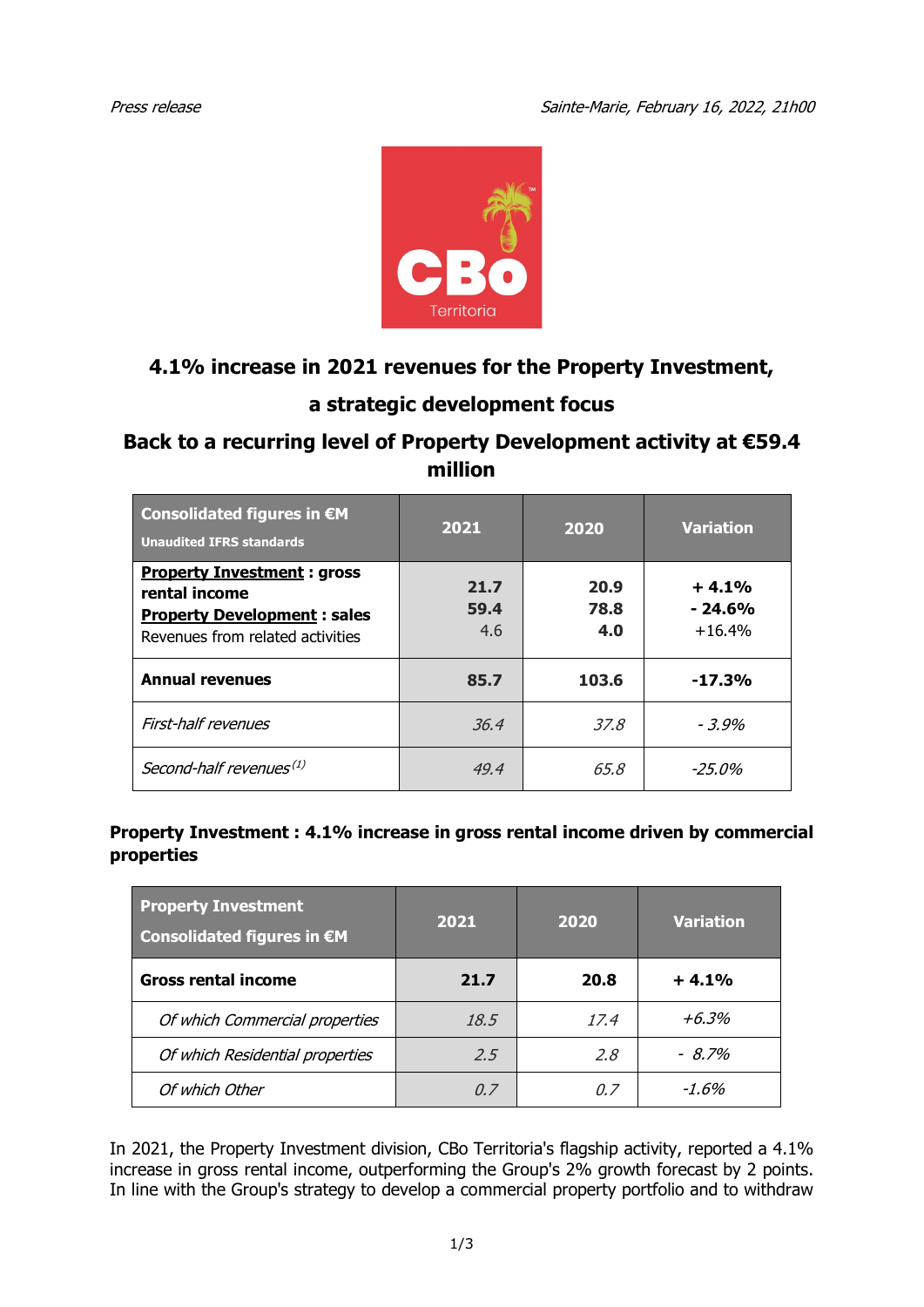from its Residential assets, gross revenues from commercial assets now represent 85% of total rental income, compared with 83% in 2020 and 79% in 2019.

As a result, revenue growth was driven by the **commercial assets**, whose gross rental income reached €18.5 million, up 6.3%, due to the performance of the shopping centers and the contribution of the new assets: offices acquired in the Ile-de-France region at the end of 2020 and the Le Port Retail Park, delivered in 2021.

As of December 31, 2021, the commercial assets total 94,200 sqm with an occupancy rate of 97%, thereby attesting to the high quality of CBo Territoria's rental offer.

The proportion of gross rental income contributed by commercial assets held by **associates**  (accounted for under the equity method) rose by 20.7% to €3.1 million, driven by the performance of the Terrasses de Saint-Joseph shopping center and by the full-year contribution of the R'Déco business (3,500 sqm) in the Le Port Retail Park

**Residential assets**, an asset class from which the Group is withdrawing, showed an 8.7% decline in gross rental income to €2.5 million following the sale of residential units in 2020 in accordance with the framework agreement signed with SHLMR/Action Logement in 2019.

Taking into account the sale of 32 homes in 2021, CBo Territoria's residential portfolio consisted of 287 homes at December 31, 2021, compared with 319 at the end of December 2020, including 268 under the SHLMR/Action Logement framework agreement.

### **Property Development : Back to a recurring level of activity after a peak in sales in 2019 and 2020, announced in the 2018 strategic plan**

| <b>Property Development</b>                             | 2021            | 2020            | <b>Variation</b> |
|---------------------------------------------------------|-----------------|-----------------|------------------|
| Consolidated figures in €M                              | <b>Turnover</b> | <b>Turnover</b> |                  |
| <b>Property development: properties</b>                 | 38.2            | 50.8            | $-24.7%$         |
| Of which Private Residential                            | 24.0            | 24.6            | $-2.3%$          |
| Of which Social Housing                                 | 7.2             | 6.7             | $+8.4%$          |
| Of which Commercial                                     | 7.0             | 19.5            | $-64.2%$         |
| <b>Property development: building</b><br>مقملم          | 21.1            | 28.0            | $-24.5%$         |
| Of which Sales of residential plots                     | 14.8            | 16.2            | $-8.5\%$         |
| Of which Sales of commercial plots and<br>miccollongous | 6,3             | 11.8            | -46.5%           |
| <b>Total Property Development</b>                       | 59.3            | 78.8            | $-24.6%$         |

After two years of peak activity driven by commercial properties (off-plan sale of the largest Leroy Merlin store on Reunion Island) and by the launch of highly sought-after residential land plots, Property Development revenues will return in 2021 to a recurring level of €59.4 million (down 24.6% compared to 2020).

• Revenues from **Residential Property Development** were down slightly by 2.3% to €24.0 million. Business was buoyed by the success of the Pinel programs dedicated to individuals and by the ongoing development of off-plan homes for SHLMR/Action Logement, particularly in the new town of Beauséjour, which has become an example of sustainable urbanization for this institutional player. 52 booking commitments were signed, compared with 37 in 2020.